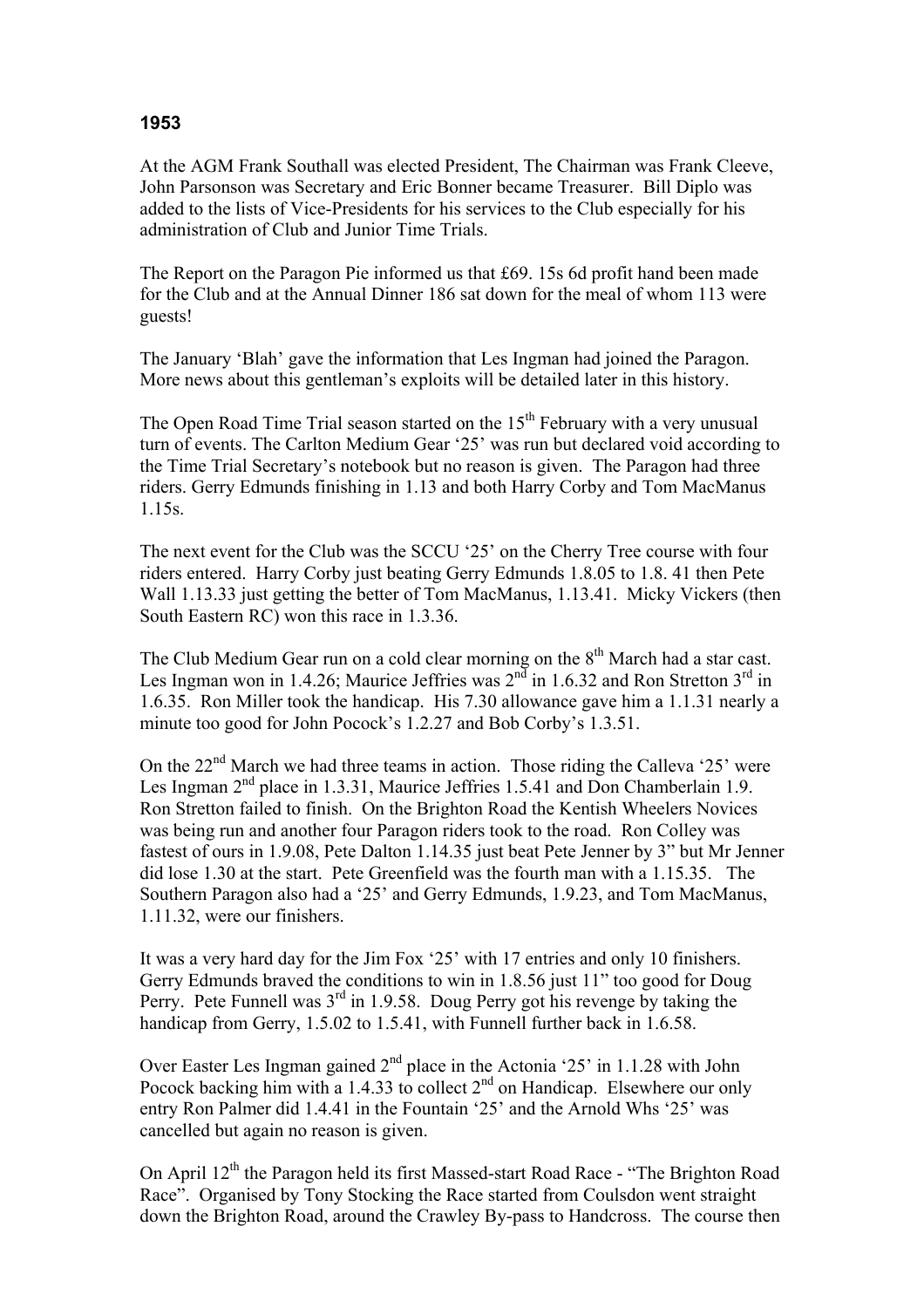forked right through Lower Beeding, Cowfold and Henfield before cutting back across country to Pyecombe. It then turned north straight back up the Brighton Road to the Finish on the Crawley By-pass. Primes were to be contested at Salfords, donated by Pratts of Salfords, and the tops of both Pease Pottage and Handcross climbs. A total of 53 miles with a few testing lumps on the way. There were forty riders on the Start Sheet including our Team of Les Ingman, Brian Stocking and Ron Stretton. Wally Happy was a Reserve but picked up a vacant spot. Cold rain and a head wind ensured a slowish and uncomfortable start for the race. Mitchell, Willesden won the first prime at Salfords. Wally Happy broke a gear wire in the Pyecombe area. He dropped back to sort out the problem then return 'en force' to immediately attack! He and three others managed to put daylight between themselves and the bunch. However it was Handcross Hill that provided the end of that escapade and the hopes of many others as the bunch shredded itself on the climb. As the remnants of the bunch jockeyed for position along the Crawley By-pass Ron Stretton took off to win handsomely. Then to make it a good day for the Paragon Les Ingman got his wheel in front of the others to take 2<sup>nd</sup>. Place. Wally Happy and Brian Stocking came in just behind the main field.

The Treasurer added his bleat to the Blah with a note that of a membership of 212 some 98 had not paid their subs some 4½ months after they were due. Some things never change!

The Apollo held their Medium Gear '25' on the 12<sup>th</sup> April and our lads found a bit of form. Gerry Edmunds came  $2<sup>nd</sup>$  in 1.3.59, Pete Funnell finished in 1.5.26 and Jerry Morritt 1.6.01 and the Paragon won the Team Race. Two of the younger riders were in the Delta Group '25' and their times were Pete Dalton 1.9.00 and Pete Greenfield 1.13.35.

Gerry Edmunds was our best rider in the SCCU '50' with 2.16.24. Jerry Morritt 2.19.59, Pete Funnell 2.21.55, John Vallack 2.24.06 and Tom MacManus 2.25.30 were our other finishers. Don Chamberlain did 1.6.14 in the Marsh '25'. One suspect he had trouble completing that ride.

The Club had riders in the Clarence Middle-markers and Bec '25's on the  $26<sup>th</sup>$  April but with some success. Don Chamberlain was beaten by Gerry Edmunds in the Bec '25' 1.5 to 1.6.17 whilst Wally Happy did a commendable 1.4.22 in the Clarence event for  $2<sup>nd</sup>$  place. The Juniors had a 10 miles event that day with Pete Dalton getting the better of Ron Colley by one second 26.43 to 26.44. A name to remember came 3rd. Alan Sturgess finished in 27.43 - this was probably his slowest ride ever.

The Dave London '30' had 20 starters and Doug Perry came out of the woodwork to beat Dan Hadfield 1.20.23 to 1.20.48 with established fast man Arthur Sharp back in  $3<sup>rd</sup>$  place with a 1.21.15. It was a very close event with 61" covering the first eight finishers. Doug also collected the handicap and Dave London Trophy with a nett time of 1.17.53 just 2" too good for Jerry Morritt. Pete Wall collected  $3<sup>rd</sup>$  on Handicap with 1.18.40.

Two Teams were in action on the  $10^{th}$  May. In the Bon Amis '50' Gerry Edmunds was our best finisher in 2.16.39, Dan Hadfield recorded 2.16.53 and Harry Corby 2.19.37. On southern roads Pete Wall was our best rider in the SCCU 2<sup>nd</sup> Class '50' with a 2.20.49. Geoff Osborne did 2.26.40 and Aubrey Hill 2.26.58. Tom MacManus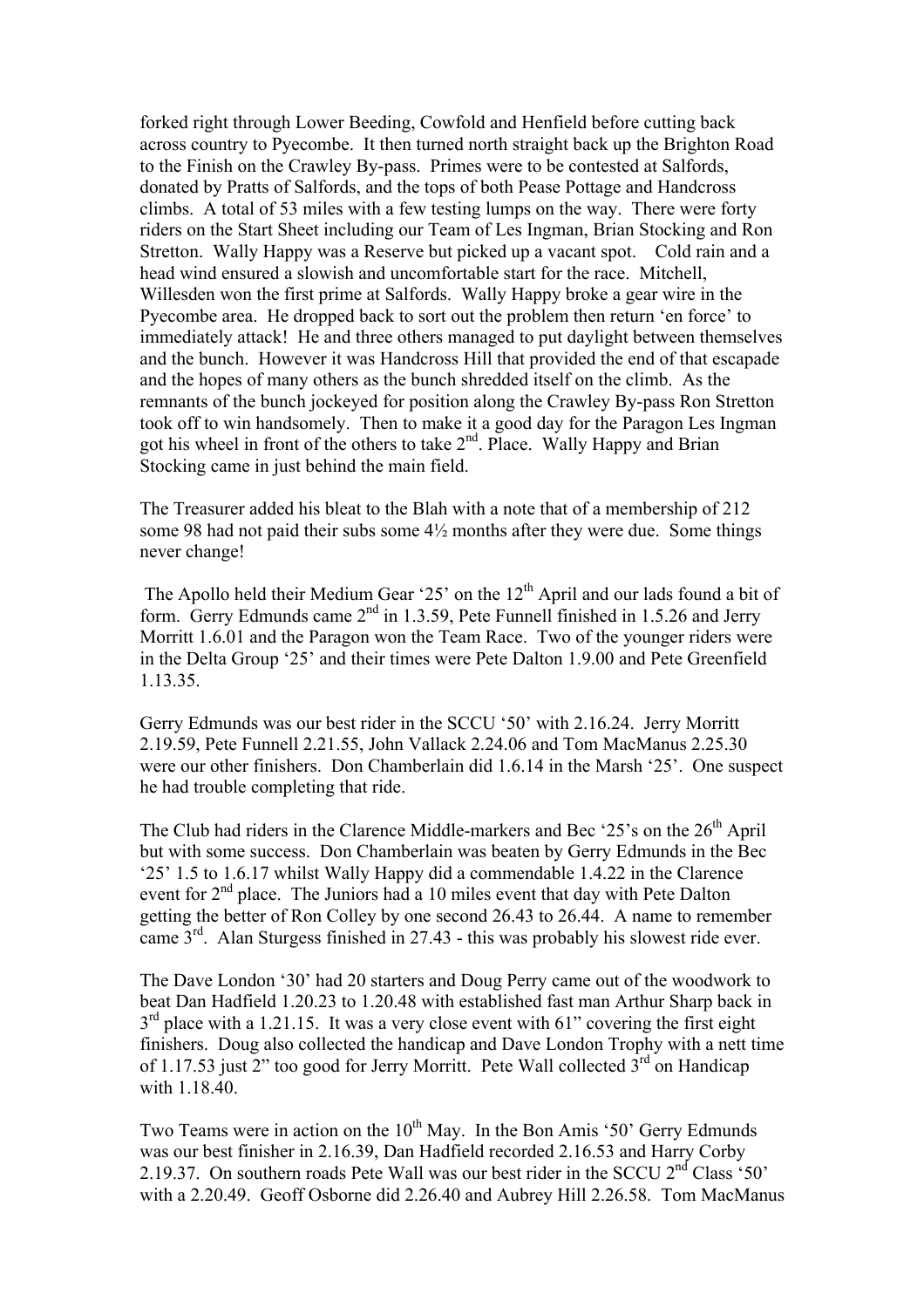did a 2.22 in the Finsbury Park '50'. Ron Stretton came  $3<sup>rd</sup>$  in the Woolwich Road Race over 91 miles

Pete Funnell, 1.5.17, was our best rider in the WLCA '25' on the  $17<sup>th</sup>$  May. Other riders were Dan Hadfield 1.5.53, Gerry Edmunds 1.6.34, Ron Colley 1.7.22 and Aubrey Hill 1.10.15. The Team in the Advance '25' were Jerry Morritt 1.6.20, Tom MacManus 1.9.21 and Bill Arnold 1.9.34. On the same day the Juniors had a '15' with Pete Dalton taking a second victory in 40.51 from D Young, 41.35, and Pete Wall 41.56.

The Club had riders in three 25 miles Time Trials on the  $24<sup>th</sup>$  May but with a singular lack of success. Don Chamberlain and Dan Hadfield both did 1.5.s in the Bellingham '25', Arthur Sharp did a 1.6 in the Woolwich '25' and Bob Shepperd a 1.5 in the Bedfordshire Roads '25'. The long distance men rode the SCCU '100' in which Don Corry was our fastest rider with 4.45.35. Doug Perry recorded 4.48.40, John Pocock 4.53.34 and Harry Corby 5.14.17. Ron Stretton was  $4<sup>th</sup>$  in the 1<sup>st</sup> stage of the Brighton to Folkestone Road race.

It must have been another bad day on the  $31<sup>st</sup>$  May for the Walter Moon '50' as from our 12 entries five failed to start and another three did not make the Finish. Our best rider on scratch times was Bob Shepperd with a 2.15.59, Doug Perry was close with 2.16.15, John Vallack did 2.19.13 and Fred Sams 2.27.37.

Two Teams were in action on the  $7<sup>th</sup>$  June and the longer distance men went south to ride the Brighton Mitre '50'. Doug Perry was our fastest rider with 2.14.50 an effort that secured him 3<sup>rd</sup> handicap. Dan Hadfield was close up with 2.15.48 but Arthur Sharp lost 3.15 at the Start so his 2.20.46 ought to have been 2.17.31. This cost us the Team Prize. Our other Team was in the Surrey RCC 2nd Class '25' where P Colley produced a 1.6.48 ride, Pete Wall 1.8.36 and T MacManus 1.11.59.

On Saturday  $13<sup>th</sup>$  June the Croydon & District CA promoted a "Croydon Criterium" on a course that climbed over Shirley Hills, dropped down Gravel Hill, turned left to Addington Village, then left again up Spout Hill to complete the lap in Shirley Hill Road. On some laps the race turned right by the Sandrock along Oaks Road and then left up Coombe Lane to the top of Gravel Hill. A doddle it was not! The Paragon team was Geoff Huntingdon, Alec Morrison, John Pocock and Brian Stocking. We believe the race was won by Bernard Pusey (Redhill) and Brian Stocking was  $5<sup>th</sup>$ .



*Brian Stocking (nearest camera) followed by John Barclay in cap*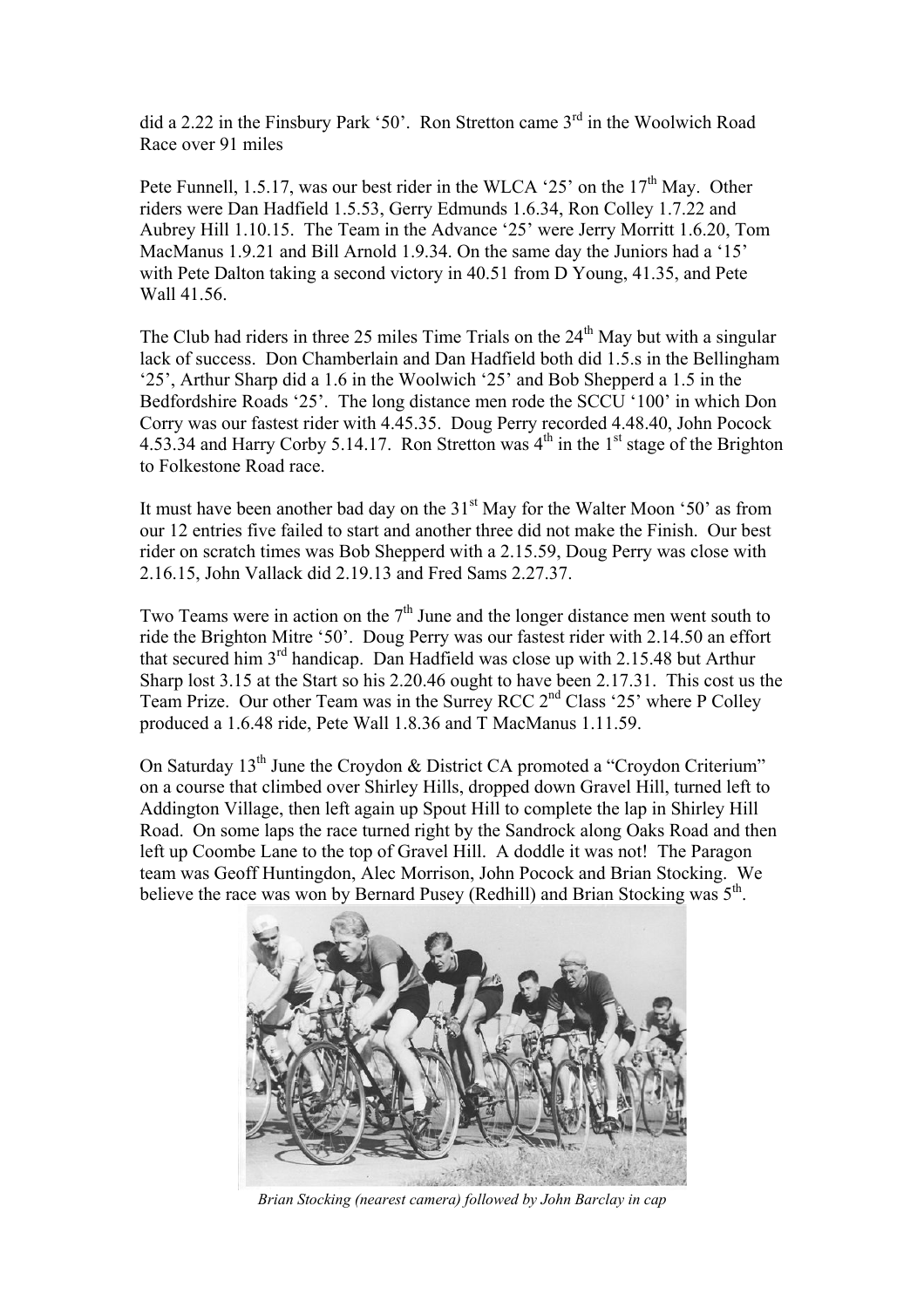The following day there were three teams in action. George Nightingale led those in the De Laune'25' with a 1.3.34. This was not a bad time for his first event of the season. He was followed by Bob Shepperd, 1.4.43 and Don Chamberlain, 1.5.16. In the Anerley '25' Jerry Morrit was fastest with 1.6.42 with Bill Arnold, 1.10.21, and T MacManus 1.11.23. The longer distance men rode the Yiewsley '50' and Vin Callanan was our fastest rider with a 2.8.45 ride. Dan Hadfield finished in 2.11.25 and Harry Corby 2.13.41. Seven Juniors turned up for a '10' mile time trial and the winner was P Colley with a time of 25.18. D Young was  $2<sup>nd</sup>$  in 26.44 and Pete Dalton  $3<sup>rd</sup>$  in 26.55. Colley took the Handicap from Scratch by 12" from Pete Wall. On the massed-start front Ron Stretton was placed 2<sup>nd</sup> in the London Centre NCU Championship

Vin Callanan produced our best time in the Chichester '50' on the 21<sup>st</sup> June with 2.8.42. Dan Hadfield finished with 2.14.40 and Don Corry 2.15.07. It was not a pleasant morning. The rest of the racers rode the Fryco Cup '50'. This was a win for Doug Perry in 2.14.18. Brian Stocking came  $2<sup>nd</sup>$  with 2.15.08 and Bob Shepperd was  $3<sup>rd</sup>$  in 2.15.23. This excellent ride by Brian won him  $1<sup>st</sup>$  handicap from Doug Perry and John Vallack.

There were mixed fortunes on the  $28<sup>th</sup>$  June when 9 riders produced 4 non-starters, 2 non-finishers. Bob Shepperd was our only finisher in the Romford '25' with 1.4.30, Arthur Sharp was our only finisher in the Cambrian '25' with a 1.7 and Doug Perry completed the hat-trick with an excellent ride of 438 miles 789 yards in the Catford '24'!

Wednesday 1<sup>st</sup> July was the date for the Club Evening Track Meeting at Herne Hill. In the Club 550 yards handicap Ron Miller and Gerry Edmunds won their respective heats and then in the Final also finished in that order with Maurice Jeffries taking 3<sup>rd</sup> place. John Barclay came  $2<sup>nd</sup>$  in his heat of the 5 miles Motor-paced event behind the James motorcycles. In the 550 yards Scratch Sprint Pete Smith won the first heat and Maurice Jeffries the second. In the Final Pete was  $1<sup>st</sup>$ , Johnny Dennis was  $2<sup>nd</sup>$  and Ron Stretton 3rd. In the 'Blood Bath' 5 miles Ron Stretton won from Maurice Jeffries and Les Ingman. Doug Godfrey took the Points Award.

In the two main events on the Programme the Hercules Road Team put on a show with a 9 lap Point-to Point and a 5000m Pursuit match in an attempt to get qualifying performances for the Worlds Championships. The various motor-paced events culminated in a 5 miles Final won by Ian Scott from Jerry Waters in 8.45.5.

Bob Shepperd was again our best rider in the Kingston RC '25' with a 1.3.54. Don Chamberlain recorded 1.4.09 and George Nightingale 1.4.30. Stepping up a distance we had a team in the WLCA '50' and Jerry Morrit was the best of these with a 2.13.05 that was a3' improvement on his previous best. Tom MacManus came in with 2.19.26 and Bill Arnold 2.19.31. On southern roads Dan Hadfield was our only finisher in the Kentish Wheelers '100' with 4.43.32.

On the  $12<sup>th</sup>$  July was our Open '50' held, for the first time, on Southern Roads. Mother Nature was not amused and sent atrocious weather to welcome us. From our 8 entrants we managed to get 4 starters and 3 finishers BUT Les Ingman won the event with a 2.7.04 whilst the others were much slower; Dan Hadfield, 2.18.35, just beating Doug Perry, 2.18.41. The Club lads were also  $2<sup>nd</sup>$  in the Team race. It was a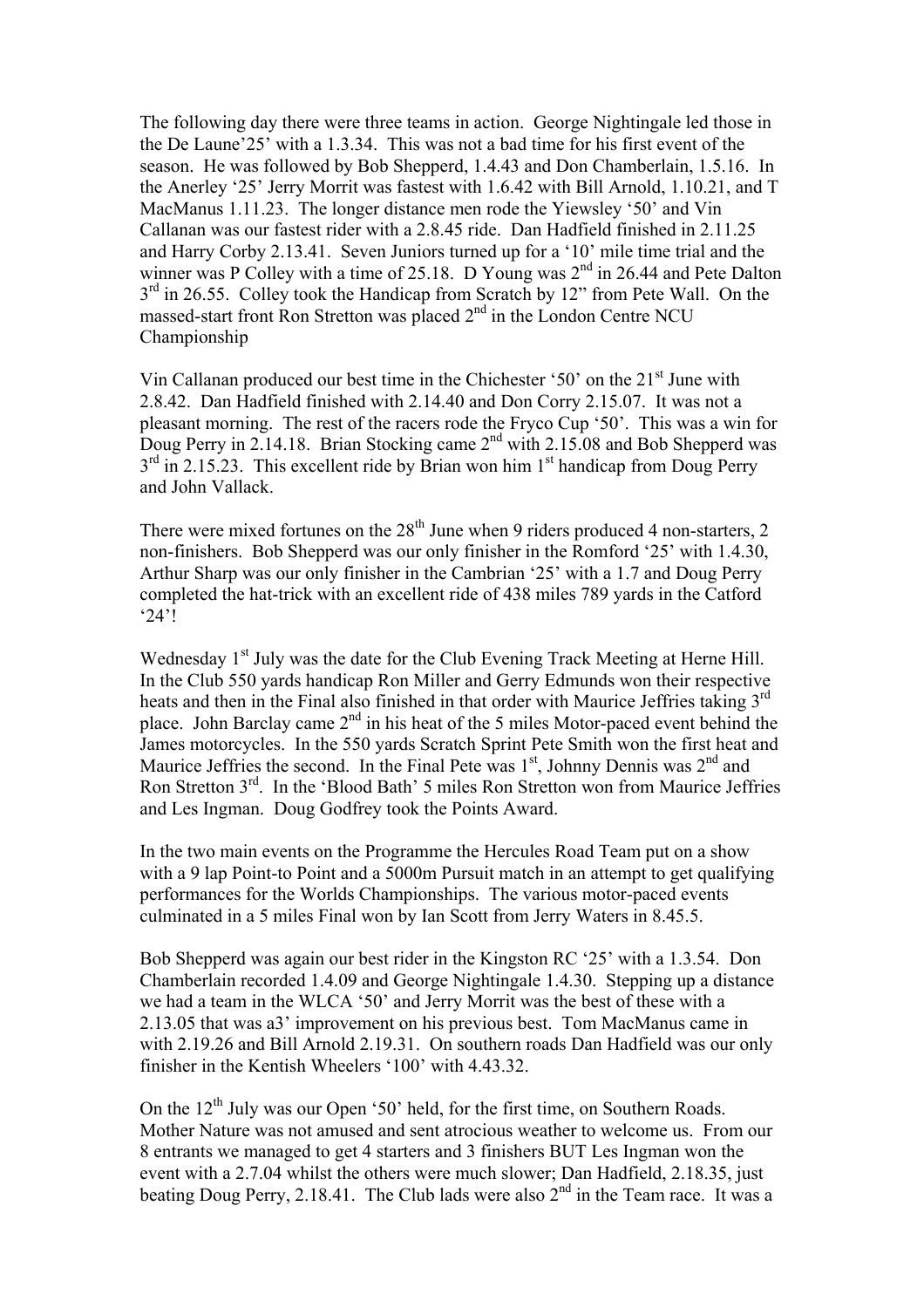pig of a day as there were 57 non-starters from the 100 entrants and another 13 nonfinishers! Jerry Morritt rode the Sydenham Whs event and finished in 1.5.59.

Next week was the SCCU and Club '100' Ron Palmer took the Goss Green Cup with a ride of 4.46.55 with Jerry Morritt  $2<sup>nd</sup>$  in 4.51.36 (with 3.14 late start) and Bob Shepperd  $3^{rd}$  in 4.52.23. T MacManus won the handicap. He finished with 4.55.45 but no other information is available. Doug Perry did the impossible by being listed on the back of the Result Card as having had a 1.22 late start – only he did not start at all! The shorter distance men rode the Lancing '25' with Ron Colley, 1.6.06 getting the better of Pete Dalton, 1.7.48.

Twenty-eight names were on the list for the Club '25' on the  $26<sup>th</sup>$  July but only twenty started and eighteen completed the distance. Ron Palmer won the event with 1.3.10 just beating Bob Shepperd by 18" with Ron Colley 3<sup>rd</sup> in 1.4.42. Pete Jenner was given 12' handicap and he took that section with a nett of 57.49. Ron Colley was 2<sup>nd</sup> in 58.12 and Geoff Osborne  $3<sup>rd</sup>$  in 59.16.

A note in Blah is the effect that the Norwood Paragon is now affiliated to the B.L.R.C. -that is a real sea change after the events of the 1942-43 seasons. The NCU, RTTC and BLRC came to an agreement that racers could ride any event without let or hindrance or fear of suspension. Wonderful! It only took 10 years! Therefore anyone who had had to leave the Club because of their League connections could now be welcomed back – Officially. The Treasurer also reported a profit of 17s 1d (85p approx) on the Open Road race

About this time the Massed Start boys rode the London Centre Road Race Championships and Ron Stretton almost showed us how things ought to be done by taking  $2<sup>nd</sup>$  place. The rest of the lads also rode well. So well in fact that Messrs Happy and Jeffries joined with Ron to collect the Team race. This ride has put Ron on the short-list for the Amateur World Championship Road Race.

While no dates are given the Track Secretary reports on the riding of Gerry Edmunds. For a one time Time triallist with 100 miles and 12 hours finishes to his credit Gerry took very quickly to the Track. Unfortunately he also managed to land on it fairly frequently, usually through no fault of his own. He fell and broke his arm in the Final of the Dunlop Novices Cup. The Final was, subsequently, re-run and Gerry won it. On the following Saturday he rode the National League Sprint, reached the Final and won it! Then just to rub it in he rode the 3 miles handicap got brought down and ended the day in Dulwich Hospital with concussion and multiple abrasions. Ron Stretton's best ride was in the National Tandem paced '50' where he crashed and then fought beck to get a silver medal for his  $2<sup>nd</sup>$  place. That bald statement hides a tremendous ride. At 25 miles Stretton was leading the field when a tandem chopped down on Stretton's pacing tandem. The resulting kick-back to avoid a collision caused Ron to touch wheels and fall. Although not badly injured he lost over 2 laps before he could get going again. With the reaction to the crash and the difficulties faced when trying to get back to 30 mph by 28 miles he was 4 laps down on Wellman (Tottenham), 3 laps down on Jones (East Mids).and 2 laps down on Fleming (Portsmouth). Then he got down to business! By 33 miles he had regained one of the laps to make it 3, 2 and 1 laps down on his rivals. The Wellman cracked and another lap was gained on him and Jones. At 39 miles Wellman had lost the lead to Fleming with Jones still 3<sup>rd</sup> but our man was now closing fast. At 42 miles both Wellman and Jones had been caught and dropped. Unfortunately Fleming was hanging on to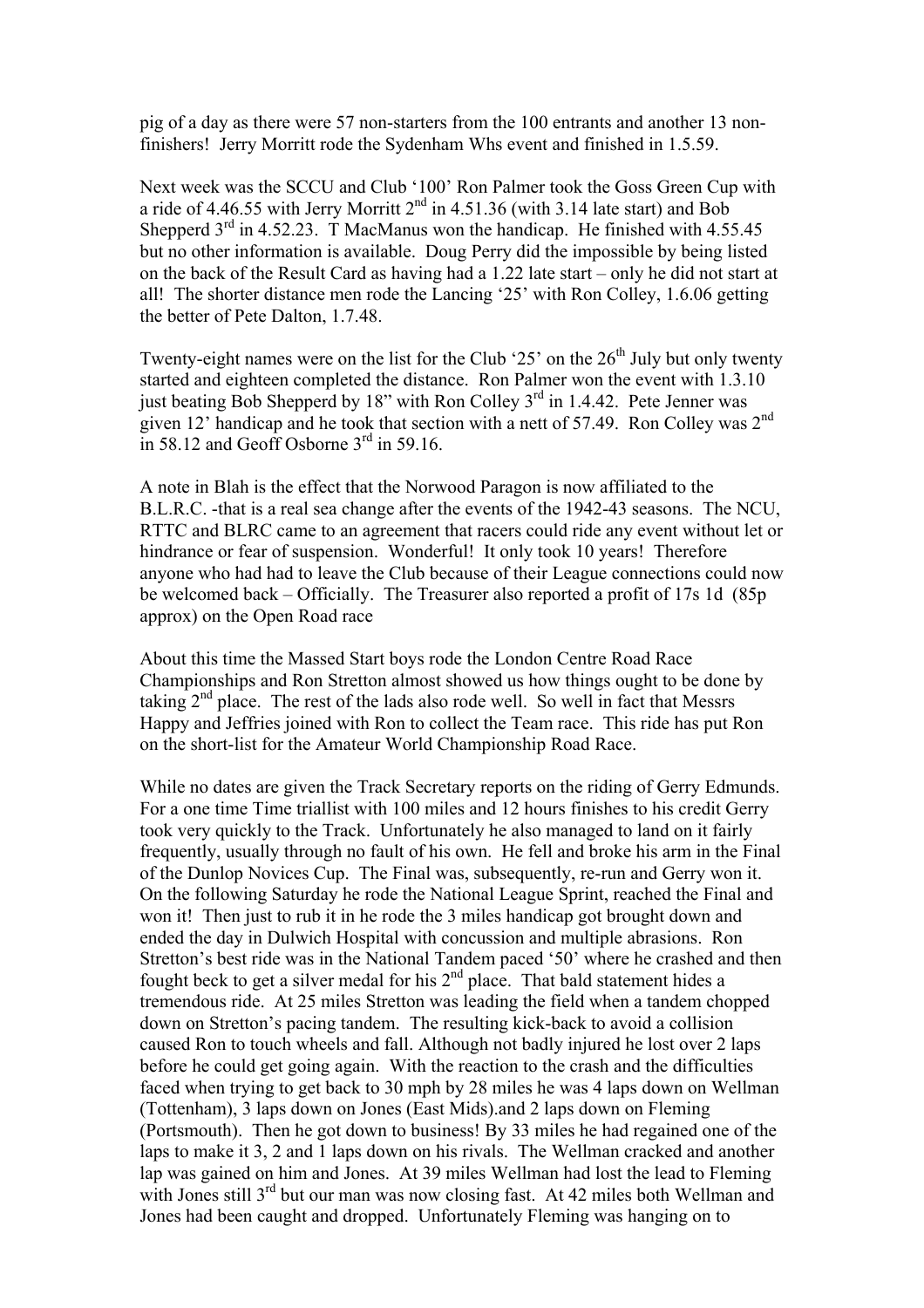Stretton like a leach. Fleming was two laps to the good and no way was he going to lose Stretton wheel. Such was the speed that at 45 miles it was announced that Fleming was on schedule to beat the event Record so hard was Stretton pushing him. By this time Wellman was 4 laps in arrears and Jones 6. At the Gun Fleming took the title and the Race Record by 58" in 1.36.42. Ron Stretton had to be content with  $2<sup>nd</sup>$ place and one of those 'if only's. In the opinion of those that were there – he would have crucified them!

Pete Smith has been demobbed from National Service and has already beaten the Club 1000m Record with 1.15.5. Unfortunately for Pete six weeks later Ron Stretton reduced this to 1.14.8

A 'Stop Press' in the August 'RAG' gives the news that the Team Pursuit squad recorded 4.53 in the National Competition and will meet Manchester Wheelers in the Final to be held at the Meeting of Champions.

Over the Bank Holiday we had a team in the Leo '30' and the best of these was Ron Palmer with a 1.13.02. Don Chamberlain finished in 1.17.13 and both Bob Shepperd and Jerry Morritt did 1.18 rides.

Jerry Morritt has ridden a couple of massed start events and he has complained to the Massed Start Secretary that in his (Jerry's) opinion his toughest opponent is the machine examiner. Apparently not only is it necessary to carry two brakes but they are both required to function properly! How unfair!

Ron followed this with a 1.2.38 ride in the Eltham Paragon '25'. Dick Hare rode the Bournemouth Arrow '50' and recorded 2.13.49. Bert Chapman 2.15.58 was our only other finisher. Around the Surrey and Sussex roads Bob Shepperd covered 222.136 miles in the South Eastern 12 hour event for 33<sup>rd</sup> place and Harry Corby covered 218.909 miles for  $42<sup>nd</sup>$ .

The Westerley '100' saw Ron Palmer going well again with a 4.25.05 ride that enabled him to collect  $1<sup>st</sup>$  handicap. Harry Corby finished in 4.40.03 and Bob Shepperd 4.43.41. Closer to home Jerry Morritt was our best rider in the Addiscombe '50' with a 2.13.10 ride. Bert Chapman finished in 2.14.16 and Dan Hadfield 2.20.07 following a puncture that cost him about 5 minutes. Dick Hare finished in 2.41.54 after reporting to the Start Timekeeper some 21 minutes after his official start time! The Juniors also had a tear-up on this weekend with Ron Colley, 38,18, beating Pete Dalton, 39.35, and Pete Wall, 40.53. Phil Purkiss won the handicap his 5.15 allowance giving him a nett of 35.49 over 1.30 too good for Colley.

The 23<sup>rd</sup> August saw two teams riding 50mile events. On local roads Harry Corby finished in  $2.10.03$  to take  $1<sup>st</sup>$  handicap in the SCCU '50'. This was a  $2.30$ improvement on his previous best time. Jerry Morritt finished in 2.14.56 and Bill Arnold 2.21.03. The other team went down to Theale for the Vegetarian '50' where our fastest finisher was Ron Palmer with an excellent 2.4.45 for  $10^{th}$  place with Bob Shepperd on 2.10.13, and Dan Hadfield, 2.10.45, the other finishers. Unfortunately Don Chamberlain failed to finish. This put pay to the Team race.

Wally Happy won the London Centre Tandem paced '25' at Herne Hill.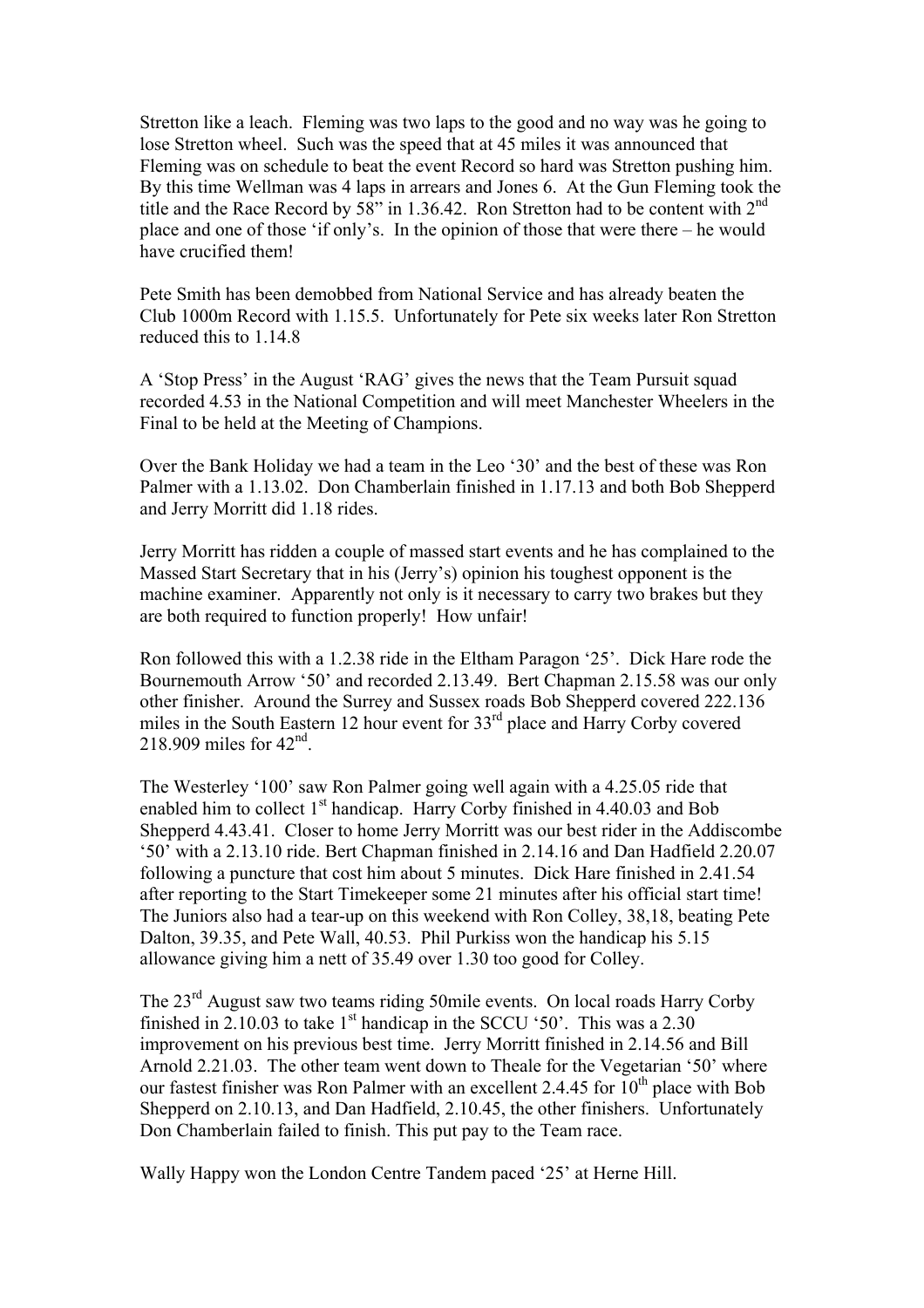On the  $6<sup>th</sup>$  September Dan Hadfield rode the Leamington '100' and stormed home with a 4.31.02 ride, a 6' improvement, that enabled him to collect  $3<sup>rd</sup>$  place and  $1<sup>st</sup>$ Handicap awards. Nearer home Ron Palmer did a 59.44 in the Becontree Whs '25' that was just 1 second slower than Don Chamberlain's Club Record. Don himself did 1.2.57 in that event and P Colley 1.4. Two other stalwarts rode the Rodney  $2<sup>nd</sup>$  Class '50' with Pete Wall, 2.25, beating Geoff Osbourne 2.28.

Maurice Jeffries, Ron Stretton, Pete Smith and Wally Happy won the National Team Pursuit Championship. Other successes to come the way of the Track Squad were  $2<sup>nd</sup>$ in the London Track League,  $3<sup>rd</sup>$  in the London Team Pursuit and  $4<sup>th</sup>$  in the National Track League. Not a bad season's work.

Wally Happy won the Club 4000m Pursuit Championship and the Bert Chapman Cup.

George Ongley, Bob Reddin, Maurice Taylor, Charlie Watkins, Ching Allin and 'Shaggy' Len Butler won the National Polo Championship for the  $14<sup>th</sup>$  time!

Our Time Trial Secretary has listed 7 names for the SCCU and Rotherham Cup 12hours event but only 6 appear in the Record Books. Ron Palmer has 'disqualified' against his name but no reason is given! Of those that completed the distance Doug Perry covered the greatest distance with  $226.669$  miles and collected  $1<sup>st</sup>$  handicap in the Club Event as well. Harry Corby was  $2<sup>nd</sup>$  with 222.695 and Bob Shepperd  $3<sup>rd</sup>$  with 221.29 miles, Dan Hadfield 216 miles 1480 yards and John Pocock 213 miles 1244 yards. Another good day awheel as a total of 101 riders finished the race. On the same day Dick Hare did a 1.4.28 with 1.15 late start in the  $29<sup>th</sup>$  Whs '25' and Geoff Osborne 1.8.54 in the Eastern Counties '25'.

The Kingsbury Whs '25' had a Paragon team in it with Bob Shepperd, 1.3.59, as fastest Paragonian. P Colley returned 1.6.13 and Dan Hadfield 1.6.41. Then in the Old Portlians Tandem '30' John Cooke and Eric Bonner finished in 1.13.

The September Blah records the election of a new member – Keith Butler, son of Stan and grandson of George. We will read more about this young man at a later date!

The last Club event of the season had 36 entries of whom 33 managed to reach the Finish Timekeeper. There were some excellent time done and Ron Palmer came out top with a fastest time of 1.0.38 beating Les Ingman by17". Maurice Jeffries was 3<sup>rd</sup> in 1.1.24. The real winner of the day was the man who would take the Mayne Cup. This turned out to be Doug Godfrey who put in a personal best ride to walk away with the Cup by over two minutes from John Pocock and Charlie Bragg. Doug's ride enabled the Trackmen to win the Team race by 25" from the road squad.

The October Blah records the election of another new member that would galvanize competition within the Club and Nationally – Robin Buchan.

Just to round off the season Les Ingman won the Catford HillClimb with a time of 2.04.2. The first Paragon winner since Fred Willett won it in 1940

The Polo report for 1953 gives the information that both of the two teams playing in the Winter League finished in mid-table. The Club also had two teams entered for the National League but the 'B' team, almost to a man, got called up for National Service. The 'A' team carried the flag to win for the second year in succession. The Croydon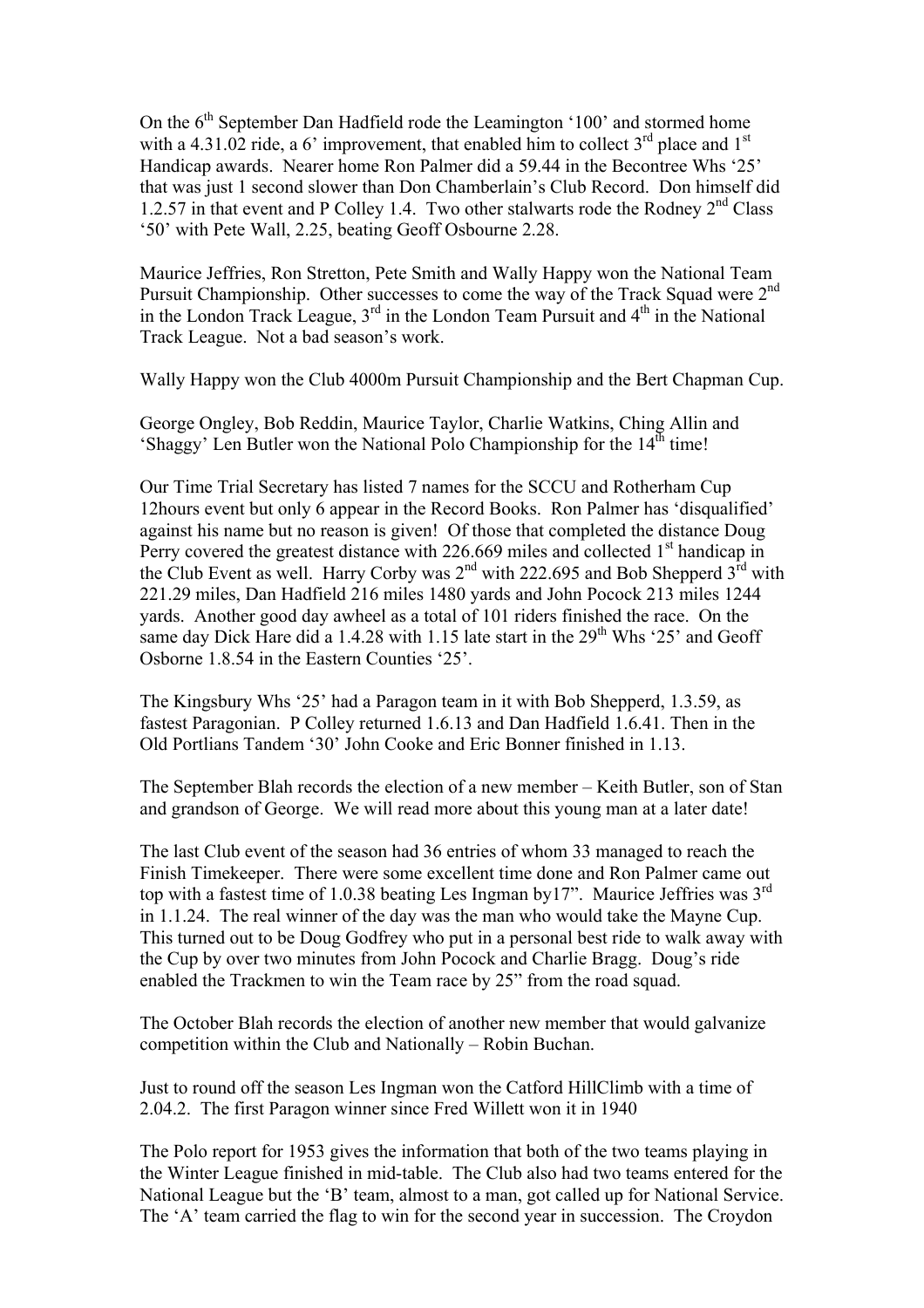Summer League had the same results as the Winter League with both teams half way down the league table.

The Surrey Cup was run and the Club were placed  $2<sup>nd</sup>$ . The Bartleet Trophy was also run. The Club last played, and won, this Trophy in 1945 so it was very pleasing to play and win against Uxbridge in the Final. The Highlight of the year was the English Championship. After a hectic Semi-final against Crystal Palace the team had to play Solihull at a venue in Bath. The Paragon took the honours. The main players in this competition were George Ongley, Bob Reddin, Maurice Taylor, George Taylor Len 'Shaggy' Butler, Ching Allin and Charlie Watkins.

The most improved Track rider of the year was Gerry Edmunds who collects a Special Medal at the Club Dinner.

The General Secretary's report to the AGM mentions that 47 members were struck off the books for non-payment of subs during the year. Even so the December 'Blah' gives the membership as 170. Club Events Champion for 1953 is Bob Shepperd and the Club Road Champion is Harry Corby.

|                 | <b>Scratch Result</b> | <b>Medium Gear</b>   |                 | <b>Handicap Result</b> |         |         |
|-----------------|-----------------------|----------------------|-----------------|------------------------|---------|---------|
|                 |                       | 8.3.53               |                 |                        |         |         |
| 20              | Entries               |                      |                 |                        |         |         |
| $\overline{19}$ | <b>Starters</b>       |                      |                 |                        |         |         |
| $\overline{18}$ | Finishers             |                      |                 |                        |         |         |
|                 |                       |                      |                 |                        |         |         |
| $\overline{1}$  | Ingman L              | 1.04.26              | 1               | Miller <sub>R</sub>    | 7.30    | 1.01.31 |
| $\overline{2}$  | <b>Jefferies M</b>    | 1.06.32              | $\overline{2}$  | Pocock JP              | 6.30    | 1.02.27 |
| $\overline{3}$  | <b>Stretton R</b>     | $1.\overline{06.35}$ | $\overline{3}$  | Corby <sub>R</sub>     | 5.00    | 1.03.51 |
| $\overline{4}$  | Corby R               | 1.08.51              | $\overline{4}$  | Perry D                | 7.00    | 1.03.59 |
| $\overline{5}$  | Pocock JP             | $1.\overline{08.57}$ | $\overline{5}$  | Morrison A             | 6.30    | 1.04.01 |
| $\overline{6}$  | Miller <sub>R</sub>   | 1.09.01              | $\overline{6}$  | Jefferies M            | 2.30    | 1.04.02 |
| $\overline{7}$  | Edmunds G             | 1.09.25              | 7               | Edmunds G              | 5.00    | 1.04.25 |
| 8               | Corby H               | 1.10.14              | 8               | Ingman L               | Scratch | 1.04.26 |
| $\overline{9}$  | Morrison A            | 1.10.31              | $\overline{9}$  | Smart J                | 8.00    | 1.04.49 |
| 10              | Stocking B            | 1.10.34              | 10              | <b>Stretton R</b>      | 1.30    | 1.05.05 |
| 11              | Perry D               | 1.10.59              | 11              | Morritt J              | 6.30    | 1.05.06 |
| $\overline{12}$ | Morritt J             | 1.11.36              | 12              | Sisley F               | 9.00    | 1.05.07 |
| $\overline{13}$ | Smart J               | 1.12.49              | $\overline{13}$ | Wall P                 | 8.00    | 1.05.40 |
| $\overline{14}$ | <b>Bullough S</b>     | 1.13.01              | $\overline{14}$ | Corby H                | 4.30    | 1.05.44 |
| $\overline{15}$ | Wall P                | 1.13.40              | $\overline{15}$ | <b>Bullough S</b>      | 7.00    | 1.06.01 |
| 16              | Sisley F              | 1.14.07              | $\overline{16}$ | Stocking B             | 4.30    | 1.06.04 |
| $\overline{17}$ | Osborn T              | 1.15.27              | $\overline{17}$ | Osborn T               | 8.00    | 1.07.27 |
| $\overline{18}$ | MacManus T            | 1.16.40              | $\overline{18}$ | MacManus T             | 8.00    | 1.08.40 |
|                 |                       |                      |                 |                        |         |         |
|                 | <b>Scratch Result</b> | 25 h/c               |                 | <b>Handicap Result</b> |         |         |
|                 |                       | <b>Jim Fox Cup</b>   |                 |                        |         |         |
| 17              | Entries               | 29.3.53              |                 |                        |         |         |
| $\overline{12}$ | <b>Starters</b>       |                      |                 |                        |         |         |
| $\overline{10}$ | Finishers             |                      |                 |                        |         |         |
|                 |                       |                      |                 |                        |         |         |
| $\mathbf 1$     | Edmunds G             | 1.08.56              | 1               | Perry D                | 4.00    | 1.05.07 |
| $\overline{2}$  | Perry D               | 1.09.07              | $\overline{2}$  | Edmunds G              | 3.15    | 1.05.41 |
| $\overline{3}$  | Funnell P             | 1.09.58              | $\overline{3}$  | Funnell P              | 3.00    | 1.06.58 |
| $\overline{4}$  | Vallack J             | 1.10.03              | $\overline{4}$  | Colley P               | 4.00    | 1.07.10 |
| $\overline{5}$  | Morritt J             | 1.11.05              | $\overline{5}$  | Morritt J              | 3.30    | 1.07.35 |

## **Club Time Trial Results**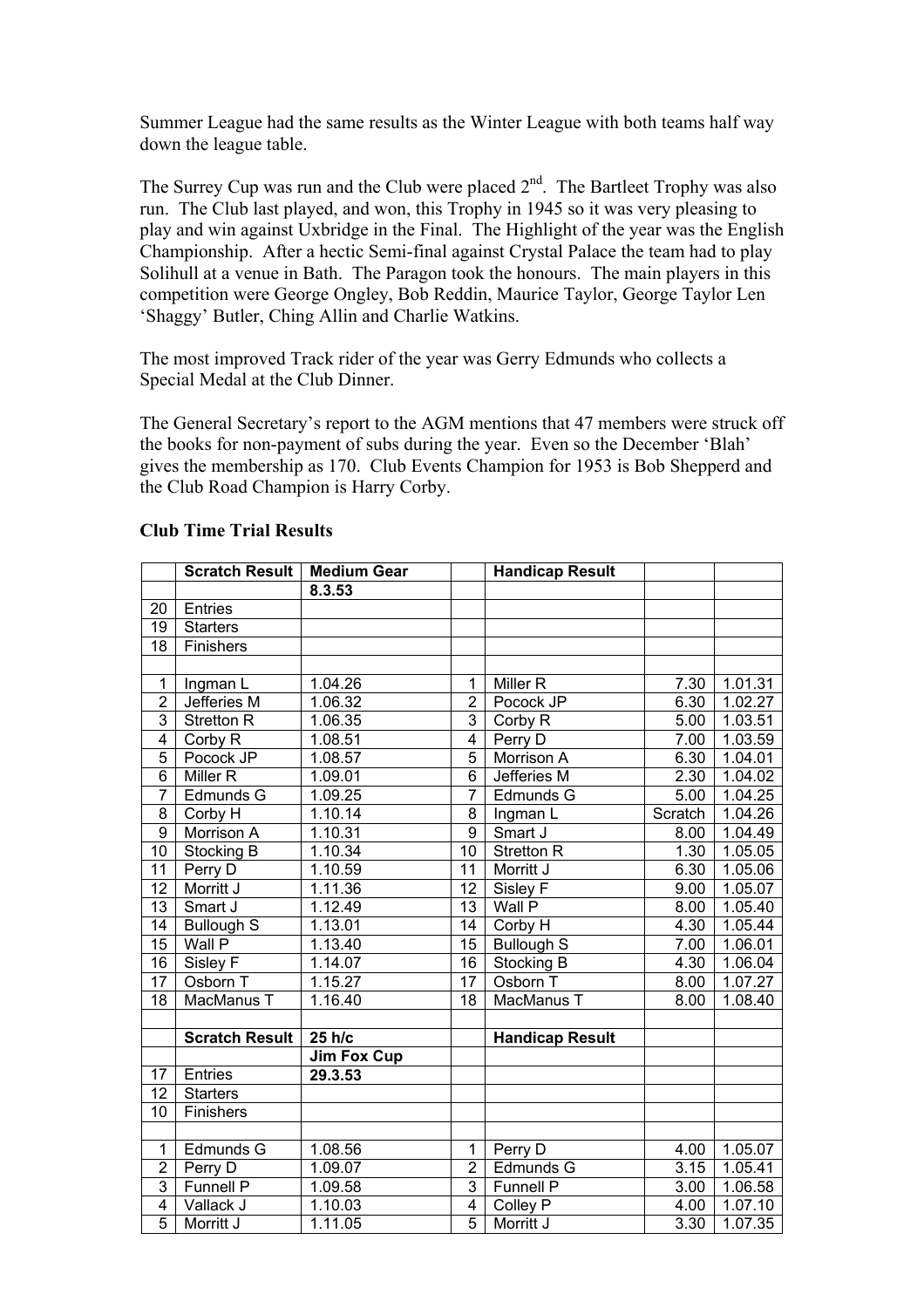|                | Colley P              | 1.11.10          | 6              | Vallack J              | 2.15    | 1.07.48              |
|----------------|-----------------------|------------------|----------------|------------------------|---------|----------------------|
| $\overline{7}$ | Corby $H$             | 1.11.13          | $\overline{7}$ | MacManus T             | 4.30    | 1.08.28              |
| 8              | MacManus T            | 1.12.58          | 8              | Wall P                 | 4.45    | 1.09.10              |
| 9              | Wall P                | 1.13.55          | 9              | Corby H                | 1.45    | 1.09.28              |
| 10             | Sams F                | 1.16.34          | 10             | Sams F                 | 5.00    | 1.11.34              |
|                |                       |                  |                |                        |         |                      |
|                | Scratch Result        | 30 h/c           |                | <b>Handicap Result</b> |         |                      |
|                |                       | Dave London Cup  |                |                        |         |                      |
| 23             | Entries               | 3.5.53           |                |                        |         |                      |
| 20             | <b>Starters</b>       |                  |                |                        |         |                      |
| 20             | Finishers             |                  |                |                        |         |                      |
|                |                       |                  |                |                        |         |                      |
| $\mathbf{1}$   | Perry D               | 1.20.23          | 1              | Perry D                | 2.30    | 1.17.53              |
| $\overline{2}$ | <b>Hadfield D</b>     | 1.20.48          | $\overline{2}$ | Morritt J              | 3.45    | 1.17.55              |
| $\overline{3}$ | Sharp A               | 1.21.15          | 3              | Wall P                 | 6.00    | 1.18.40              |
| $\overline{4}$ | Morritt J             | 1.21.40          | 4              | Smart J                | 2.45    | 1.19.12              |
| $\overline{5}$ | Smart J               | 1.21.57          | $\overline{5}$ | MacManus T             | 5.30    | 1.19.16              |
| 6              | Stocking B            | 1.22.00          | 6              | Hadfield D             | 1.30    | 1.19.18              |
| $\overline{7}$ | Vallack J             | 1.22.14          | $\overline{7}$ | Stocking B             | 2.00    | 1.20.00              |
| 8              | Edmunds G             | 1.22.24          | 8              | Vallack J              | 2.00    | 1.20.14              |
| 9              | Corby H               | 1.23.12          | 9              | Sharp A                | 0.30    | 1.20.45              |
| 10             | Wall P                | 1.24.40          | 10             | Hill A                 | 7.00    | 1.20.59              |
|                |                       |                  |                |                        |         |                      |
| 11             | MacManus T            | 1.24.46          | 11             | Sisley F               | 7.30    | 1.21.18              |
| 12             | Corry D               | 1.25.22          | 12             | Edmunds G              | 1.15    | 1.21.19              |
| 13             | Palmer <sub>R</sub>   | 1.25.34          | 13             | Colley P               | 5.30    | $1.\overline{21.21}$ |
| 14             | Colley P              | 1.26.51          | 14             | Corby $H$              | 1.15    | 1.21.57              |
| 15             | Hill A                | 1.27.59          | 15             | Jenner P               | 9.00    | 1.22.18              |
| 16             | Sisley F              | 1.28.48          | 16             | Osborn T               | 6.15    | 1.22.45              |
| 17             | Osborn T              | 1.29.00          | 17             | Corry D                | 1.30    | 1.23.52              |
| 18             | Arnold W              | 1.29.33          | 18             | Sams $F$               | 6.00    | 1.24.21              |
| 19             | Sams $F$              | 1.30.21          | 19             | Palmer <sub>R</sub>    | Scratch | 1.25.34              |
| 20             | Jenner P              | 1.31.18          | 20             | Arnold W               | 3.45    | 1.25.48              |
|                |                       |                  |                |                        |         |                      |
|                |                       |                  |                |                        |         |                      |
|                | <b>Scratch Result</b> | 25 h/c           |                | <b>Handicap Result</b> |         |                      |
|                |                       | 26.7.53          |                |                        |         |                      |
| 28             | Entries               |                  |                |                        |         |                      |
| 21             | <b>Starters</b>       |                  |                |                        |         |                      |
|                | 18 Finishers          |                  |                |                        |         |                      |
|                |                       |                  |                |                        |         |                      |
| 1              | Palmer <sub>R</sub>   | 1.03.10          | $\mathbf 1$    | Jenner P               | 12.00   | 0.57.49              |
| $\overline{2}$ | Shepperd WR           | 1.03.28          | $\overline{2}$ | Colley P               | 6.30    | 0.58.12              |
| $\overline{3}$ | Colley P              | 1.04.42          | 3              | Osborn T               | 10.00   | 0.59.16              |
| 4              | Pocock JP             | 1.06.05          | 4              | Pocock JP              | 5.30    | 0.59.35              |
| 5              | Dalton P              | 1.06.05          | 5              | MacManus T             | 8.00    | 0.59.58              |
| 6              | Corry D               | 1.06.19          | 6              | Wall P                 | 8.00    | 1.00.00              |
| $\overline{7}$ | Corby H               | 1.06.39          | $\overline{7}$ | Palmer <sub>R</sub>    | 3.00    | 1.00.10              |
| 8              | Perry D               | 1.06.57          | 8              | Young D                | 9.00    | 1.00.25              |
| 9              | Chapman H             | 1.07.09          | 9              | Sisley F               | 10.00   | 1.00.33              |
| 10             | MacManus T            | 1.07.55          | 10             | Dalton P               | 6.30    | 1.00.35              |
| 11             | Wall P                | 1.08.00          | 11             | Shepperd WR            | 2.45    | 1.00.43              |
| 12             | Osborn T              | 1.09.16          | 12             | Corby H                | 5.30    | 1.01.09              |
| 13             | Young D               | 1.09.25          | 13             | Chapman H              | 5.30    | 1.01.39              |
| 14             | Jenner <sub>P</sub>   | 1.09.49          | 14             | Perry D                | 5.15    | 1.01.42              |
| 15             | Sisley F              | 1.10.33          | 15             | Greenfield P           | 12.00   | 1.04.07              |
| 16             | Bragg W               | 1.13.48          | 16             | Bragg W                | 8.00    | 1.05.48              |
| 17             | Greenfield P          | 1.16.07          | 17             | Parkiss P              | 11.30   | 1.06.49              |
| 18             | Parkiss P             | 1.18.19          |                | Corry D                |         | T.T.                 |
|                |                       |                  |                |                        |         |                      |
|                | <b>Scratch Result</b> | 50 h/c           |                | <b>Handicap Result</b> |         |                      |
|                |                       | <b>Fryco Cup</b> |                |                        |         |                      |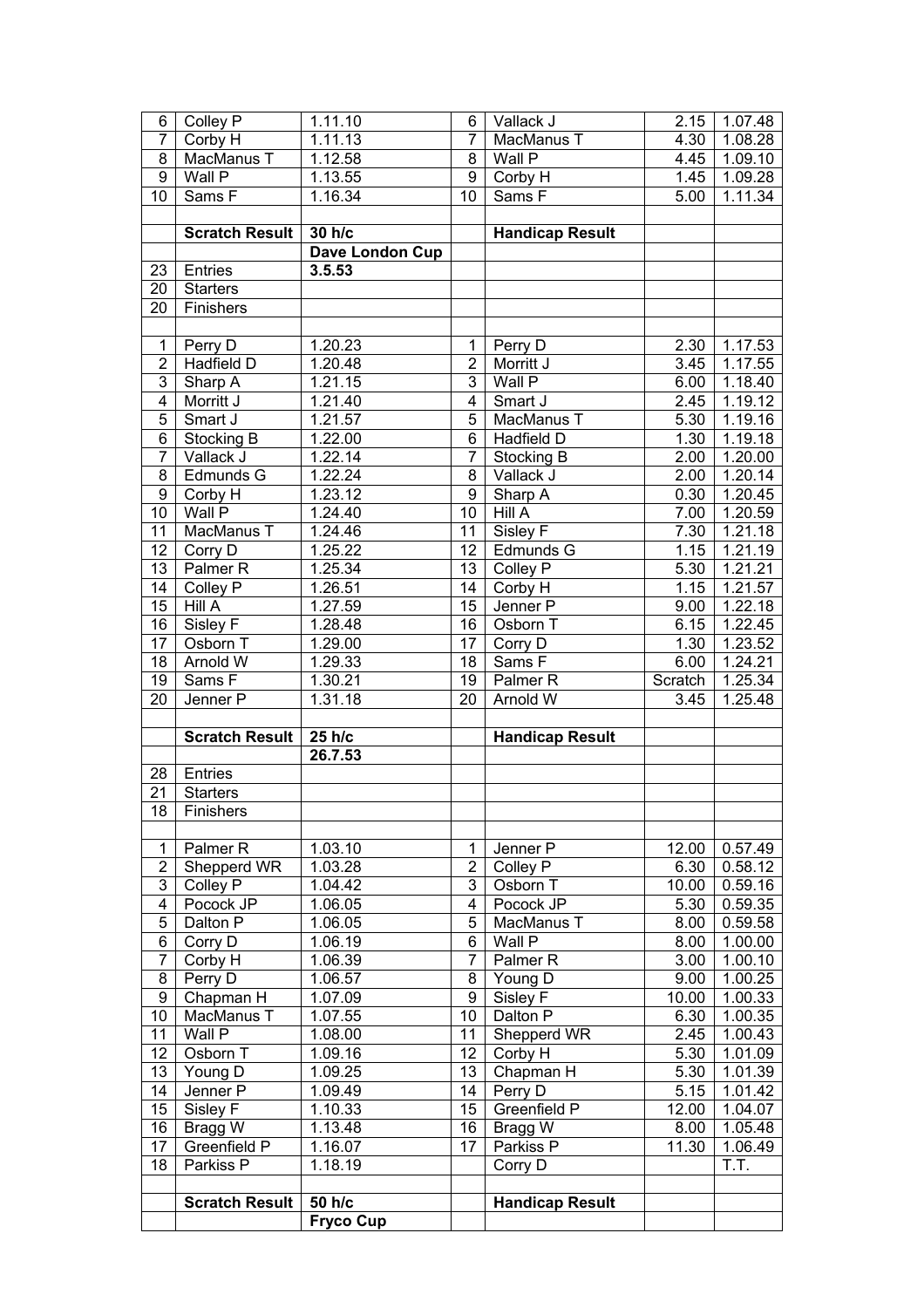| 12                      | Entries                    | 21.6.53              |                |                           |         |         |
|-------------------------|----------------------------|----------------------|----------------|---------------------------|---------|---------|
| 11                      | <b>Starters</b>            |                      |                |                           |         |         |
| 11                      | Finishers                  |                      |                |                           |         |         |
|                         |                            |                      |                |                           |         |         |
| $\mathbf{1}$            | Perry D                    | 2.14.18              | 1              | Stocking B                | 4.00    | 2.11.06 |
| $\overline{2}$          | Stocking B                 | 2.15.06              | $\overline{2}$ | Perry D                   | 2.30    | 2.11.48 |
| $\overline{3}$          | Shepperd WR                | 2.15.23              | 3              | Vallack J                 | 3.00    | 2.12.52 |
| $\overline{4}$          | Vallack J                  | $2.\overline{15.52}$ | $\overline{4}$ | Sisley F                  | 12.00   | 2.13.40 |
| $\overline{5}$          | Sharp A                    | 2.16.48              | $\overline{5}$ | MacManus T                | 8.00    | 2.14.17 |
| $\overline{6}$          | MacManus T                 | $2.\overline{22.17}$ | $\overline{6}$ | Sharp A                   | 2.00    | 2.14.48 |
| $\overline{7}$          | Arnold W                   | 2.24.12              | $\overline{7}$ | Shepperd WR               | Scratch | 2.15.23 |
| $\overline{8}$          | Smart J                    | $2.\overline{24.22}$ | $\overline{8}$ | Smart J                   | 6.30    | 2.17.52 |
| $\overline{9}$          | Pocock JP                  | $2.\overline{24.41}$ | $\overline{9}$ | Arnold W                  | 6.00    | 2.18.12 |
| $\overline{10}$         | Morritt J                  | $2.\overline{25.39}$ | 10             | Pocock JP                 | 5.00    | 2.19.41 |
| $\overline{11}$         | Sisley F                   | 2.25.40              | 11             | Morritt J                 | 5.00    | 2.20.39 |
|                         |                            |                      |                |                           |         |         |
|                         |                            |                      |                |                           |         |         |
|                         | <b>Scratch Result</b>      | 50 h/c               |                | <b>Handicap Result</b>    |         |         |
|                         |                            | 30.8.53              |                |                           |         |         |
| 14                      | Entries                    |                      |                |                           |         |         |
| 5                       | <b>Starters</b>            |                      |                |                           |         |         |
| $\overline{5}$          | Finishers                  |                      |                |                           |         |         |
|                         |                            |                      |                |                           |         |         |
| $\mathbf{1}$            | Corby H                    | 2.16.39              | 1              | MacManus T                | 12.30   | 2.05.57 |
| $\overline{2}$          | Perry D                    | 2.17.27              | $\overline{2}$ | Perry D                   | 8.00    | 2.09.27 |
| $\overline{3}$          | MacManus T                 | $2.\overline{18.27}$ | $\overline{3}$ | Corby H                   | 5.00    | 2.11.39 |
| $\overline{4}$          | Smart J                    | 2.27.18              | $\overline{4}$ | Wall P                    | 15.00   | 2.12.59 |
| $\overline{5}$          | Wall P                     | 2.27.59              | $\overline{5}$ | Smart J                   | 12.00   | 2.15.18 |
|                         |                            |                      |                |                           |         |         |
|                         | <b>Scratch Result</b>      | 50 h/c               |                |                           |         |         |
|                         |                            | 31.5.53              |                |                           |         |         |
| 4                       | Entries                    |                      |                |                           |         |         |
| $\overline{4}$          | <b>Starters</b>            |                      |                |                           |         |         |
| $\overline{4}$          | Finishers                  |                      |                | <b>Handicap Result</b>    |         |         |
|                         |                            |                      |                |                           |         |         |
| $\mathbf{1}$            | Shepperd WR                | 2.15.59              |                | <b>Walter Moon Trophy</b> |         |         |
| $\overline{2}$          | Perry D                    | 2.16.15              |                |                           |         |         |
| $\overline{3}$          |                            |                      |                |                           |         |         |
| $\overline{4}$          |                            |                      |                | (No Handicaps             |         |         |
|                         | Vallack J                  | 2.19.13              |                | Recorded)                 |         |         |
|                         | Sams F                     | 2.27.37              |                |                           |         |         |
|                         |                            |                      |                |                           |         |         |
|                         | <b>Scratch Result</b>      | 100 h/c              |                | Handicap Result           |         |         |
|                         |                            | 19.7.53              |                |                           |         |         |
| 8                       | Entries                    |                      |                |                           |         |         |
| $\overline{7}$          | <b>Starters</b>            |                      |                |                           |         |         |
| 6                       | Finishers                  |                      |                |                           |         |         |
| 1                       | Palmer <sub>R</sub>        | 4.46.55              | 1              | MacManus T                |         |         |
| $\mathbf 2$             | Morritt J                  | 4.51.36              |                | No other handicap         |         |         |
| 3                       | Shepperd WR                | 4.52.23              |                | information recorded      |         |         |
| $\overline{\mathbf{4}}$ | MacManus T                 | 4.55.45              |                |                           |         |         |
| 5                       | Wall P                     | 5.00.07              |                |                           |         |         |
| $\overline{6}$          | Corby H                    | 5.17.00              |                |                           |         |         |
|                         |                            |                      |                |                           |         |         |
|                         |                            |                      |                |                           |         |         |
|                         |                            |                      |                |                           |         |         |
|                         |                            |                      |                |                           |         |         |
|                         |                            |                      |                |                           |         |         |
|                         |                            |                      |                |                           |         |         |
|                         | <b>Scratch Result</b>      | 12 hours h/c         |                | <b>Handicap Result</b>    |         |         |
|                         |                            | <b>Rotherham Cup</b> |                |                           |         |         |
| 5<br>$\overline{5}$     | Entries<br><b>Starters</b> | 13.9.53              |                |                           |         |         |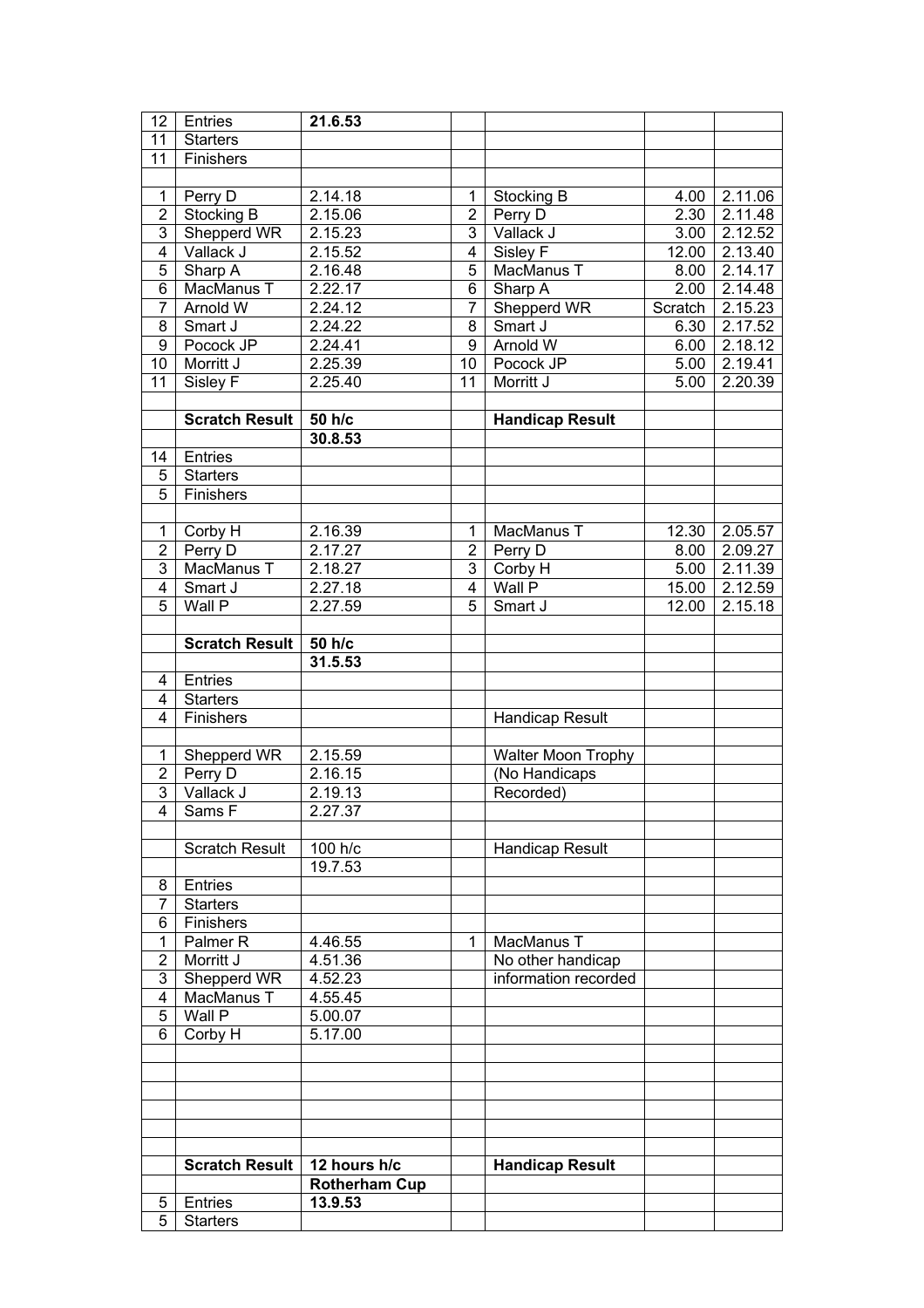| 5               | Finishers             |                      |        |                 |                        |         |                      |
|-----------------|-----------------------|----------------------|--------|-----------------|------------------------|---------|----------------------|
|                 |                       |                      |        |                 |                        |         |                      |
| 1               | Perry D               |                      | 226.67 | $\mathbf{1}$    | Perry D                | 17.00   | 243.67               |
| $\overline{2}$  | Corby H               |                      | 222.69 | $\overline{2}$  | Shepperd WR            | 16.00   | 237.23               |
| $\overline{3}$  | Shepperd WR           |                      | 221.23 | 3               | Pocock JP              | 23.00   | 236.71               |
| $\overline{4}$  | <b>Hadfield D</b>     |                      | 216.84 | $\overline{4}$  | Corby H                | 11.00   | 233.69               |
| $\overline{5}$  | Pocock JP             |                      | 213.71 | $\overline{5}$  | <b>Hadfield D</b>      | 9.00    | 225.84               |
|                 |                       |                      |        |                 |                        |         |                      |
|                 | <b>Scratch Result</b> | 25 h/c               |        |                 | <b>Handicap Result</b> |         |                      |
|                 |                       | 4.10.53              |        |                 | <b>Mayne Cup</b>       |         |                      |
| 36              | Entries               |                      |        |                 |                        |         |                      |
| 35              | <b>Starters</b>       |                      |        |                 |                        |         |                      |
|                 |                       |                      |        |                 |                        |         |                      |
| 33              | Finishers             |                      |        |                 |                        |         |                      |
|                 |                       |                      |        |                 |                        |         |                      |
| 1               | Palmer <sub>R</sub>   | 1.00.38              |        | 1               | Godfrey D              | 7.30    | 0.55.48              |
| $\overline{2}$  | Ingman L              | 1.00.55              |        | $\overline{2}$  | Pocock JP              | 5.30    | 0.57.58              |
| $\overline{3}$  | Jefferies M           | $1.\overline{01.24}$ |        | 3               | Bragg $\overline{W}$   | 12.00   | 0.58.24              |
| $\overline{4}$  | <b>Stretton R</b>     | 1.02.04              |        | $\overline{4}$  | Corby H                | 5.15    | 0.58.25              |
| $\overline{5}$  | Shepperd WR           | 1.02.53              |        | $\overline{5}$  | Purkiss P              | 10.00   | 0.58.34              |
| $\overline{6}$  | Godfrey D             | 1.03.18              |        | $\overline{6}$  | Chapman H              | 5.30    | 0.59.10              |
| $\overline{7}$  | Pocock JP             | 1.03.28              |        | 7               | Taylor J               | 8.00    | 0.59.10              |
| $\overline{8}$  | Corby H               | 1.03.40              |        | $\overline{8}$  | <b>Hadfield D</b>      | 5.00    | 0.59.12              |
| $\overline{9}$  | Chamberlain D         | 1.04.25              |        | 9               | MacManus T             | 8.00    | 0.59.12              |
| 10              | Happy $\overline{W}$  | 1.04.35              |        | 10              | Jefferies M            | 2.00    | $0.\overline{59.24}$ |
| 11              | Hare $R$              | 1.04.39              |        | 11              | Fitzearle F            | 6.00    | 0.59.46              |
| 12              | Sharp A               | 1.05.19              |        | 12              | Palmer <sub>R</sub>    | 0.45    | 0.59.53              |
| 13              | Edmunds G             | 1.05.22              |        | 13              | Stretton <sub>R</sub>  | 2.00    | 1.00.04              |
| 14              | Smith P               | 1.05.32              |        | 14              | Shepperd WR            | 2.45    | 1.00.08              |
| 15              | <b>Fitzearle F</b>    | 1.05.46              |        | 15              | Sturgess A             | 8.00    | 1.00.08              |
| 16              | Chapman H             | 1.05.55              |        | 16              | Wall P                 | 8.00    | 1.00.08              |
| 17              | Hadfield D            | 1.06.26              |        | 17              | Osborn T               | 9.30    | 1.00.08              |
| 18              | Sturgess A            | 1.06.46              |        | 18              | Edmunds G              | 5.00    | 1.00.22              |
| 19              | Taylor J              | 1.07.10              |        | 19              | Cooke J                | 8.00    | 1.00.50              |
| 20              | MacManus T            | 1.07.12              |        | 20              | Ingman L               | Scratch | 1.00.55              |
| 21              | Wall P                | 1.08.08              |        | 21              | Smith P                | 4.30    | 1.01.02              |
| 22              | Perry $\overline{D}$  | 1.08.13              |        | 22              | Arnold W               | 7.00    | 1.01.13              |
| $\overline{23}$ | Arnold W              | 1.08.13              |        | 23              | Hare R                 | 3.15    | 1.01.24              |
| $\overline{24}$ | <b>Purkiss P</b>      | 1.08.34              |        | $\overline{24}$ | Sharp A                | 3.15    | 1.02.04              |
| 25              | Cooke J               | 1.08.50              |        | 25              | Perry D                | 5.15    | 1.02.58              |
| 26              | Dennis J              | 1.09.21              |        | 26              | Jenner P               | 9.30    | 1.03.01              |
| 27              | Osborn T              | 1.09.38              |        | 27              | Chamberlain D          | 1.00    | 1.03.25              |
| 28              | Garland J             | 1.10.15              |        | 28              | Garland J              | 6.30    | 1.03.45              |
| 29              | Bragg W               | 1.10.24              |        | 29              | Happy W                | 4.15    | 1.04.20              |
| 30              | Colley P              | 1.11.29              |        | 30              | Dennis J               | 5.00    | 1.04.21              |
| 31              | Jenner P              | 1.12.31              |        | 31              | Killingbeck J          | 12.00   | 1.05.01              |
| 32              | <b>Buckland P</b>     | 1.14.24              |        | 32              | Colley P               | 4.45    | 1.06.44              |
| 33              | Killingbeck J         | 1.17.01              |        | 33              | <b>Buckland P</b>      | 6.00    | 1.08.24              |
|                 |                       |                      |        |                 |                        |         |                      |
|                 |                       |                      |        |                 |                        |         |                      |
|                 |                       |                      |        |                 |                        |         |                      |
|                 |                       |                      |        |                 |                        |         |                      |
|                 |                       |                      |        |                 |                        |         |                      |
|                 |                       |                      |        |                 |                        |         |                      |
|                 |                       |                      |        |                 |                        |         |                      |
|                 |                       |                      |        |                 |                        |         |                      |
|                 | <b>Scratch Result</b> | <b>Hilll Climb</b>   |        |                 |                        |         |                      |
|                 |                       | 11.10.53             |        |                 |                        |         |                      |
| 12 <sup>2</sup> | Entries               |                      |        |                 |                        |         |                      |
| 12              | <b>Starters</b>       |                      |        |                 |                        |         |                      |
| 12              | Finishers             |                      |        |                 |                        |         |                      |
|                 |                       |                      |        |                 |                        |         |                      |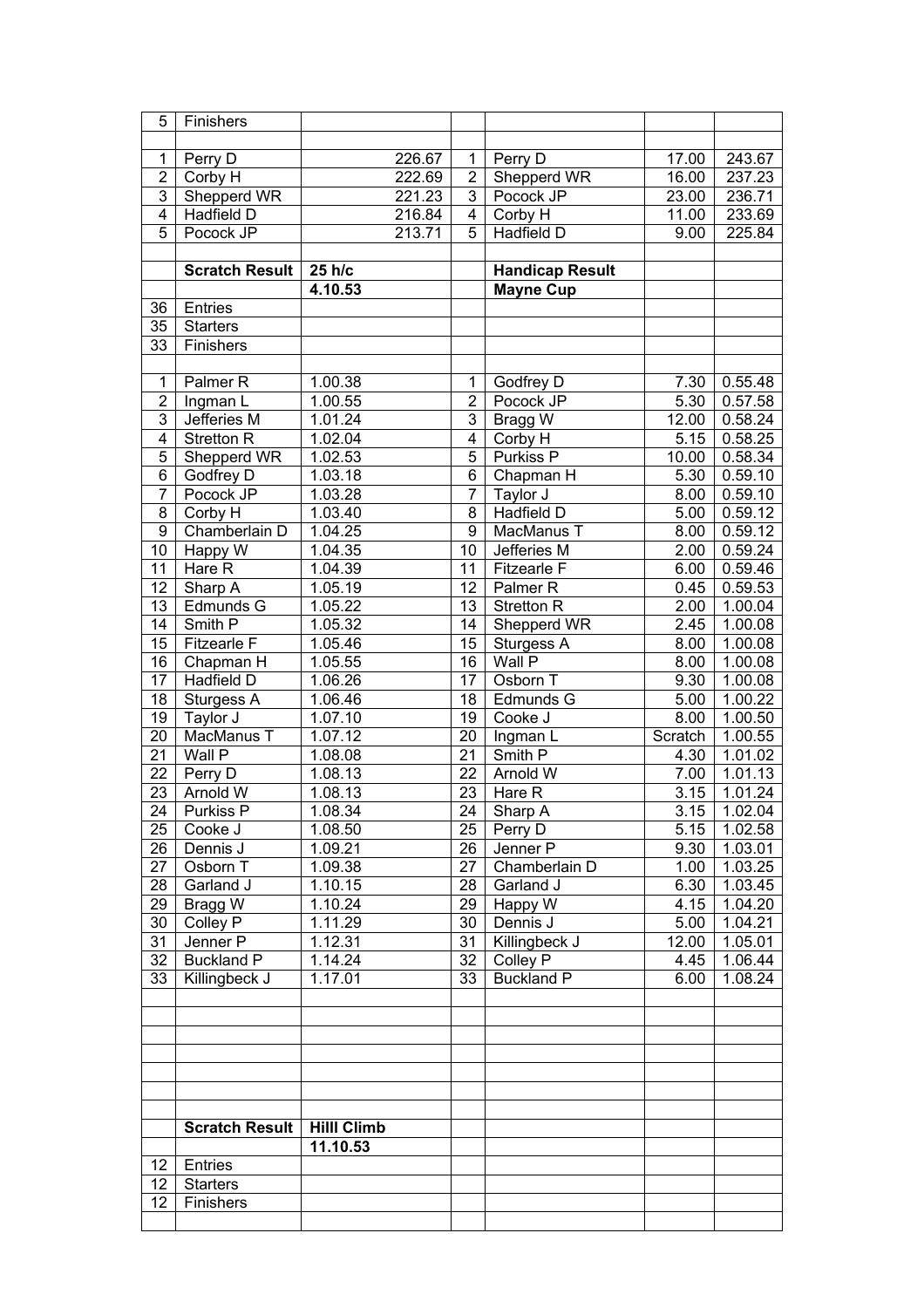| 1                                | Ingman L              | 3.58.0        |                             |                                  |                                           |              |                |
|----------------------------------|-----------------------|---------------|-----------------------------|----------------------------------|-------------------------------------------|--------------|----------------|
| $\overline{2}$                   | Happy W               | 4.09.2        |                             |                                  |                                           |              |                |
| $\overline{3}$                   | Colley P              | 4.27.4        |                             |                                  |                                           |              |                |
| $\overline{4}$                   | Edmunds G             | 4.39.6        |                             |                                  |                                           |              |                |
| 5                                | Pocock JP             | 4.41.8        |                             |                                  |                                           |              |                |
| 6                                | <b>Fitzearle F</b>    | 4.44.8        |                             |                                  |                                           |              |                |
| $\overline{7}$                   | Vallack J             | 4.45.8        |                             |                                  |                                           |              |                |
| 8                                | Wall P                | 4.50.8        |                             |                                  |                                           |              |                |
| 9                                | MacManus T            | 4.52.4        |                             |                                  |                                           |              |                |
| 10                               | Perry D               | 5.01.4        |                             |                                  |                                           |              |                |
| 11                               | Bragg W               | 5.06.4        |                             |                                  |                                           |              |                |
| 12                               | Sisley F              | 5.10.4        |                             |                                  |                                           |              |                |
|                                  | <b>Scratch Result</b> | <b>10 Scr</b> |                             |                                  |                                           |              |                |
|                                  |                       | Junior        |                             |                                  |                                           |              |                |
| 6                                | Entries               |               |                             |                                  |                                           |              |                |
| 6                                | <b>Starters</b>       |               |                             |                                  |                                           |              |                |
| 6                                | Finishers             |               |                             |                                  |                                           |              |                |
|                                  |                       |               |                             |                                  |                                           |              |                |
| $\mathbf 1$                      | Dalton P              |               | 26.43                       |                                  |                                           |              |                |
| $\overline{2}$                   | Colley P              |               | 26.44                       |                                  |                                           |              |                |
| 3                                | Sturgess A            |               | 27.43                       |                                  |                                           |              |                |
| $\overline{4}$                   | Wall P                |               | 28.25                       |                                  |                                           |              |                |
| $\overline{5}$                   | Greenfield P          |               | 28.31                       |                                  |                                           |              |                |
| 6                                | State A               |               | 30.46                       |                                  |                                           |              |                |
|                                  |                       |               |                             |                                  |                                           |              |                |
|                                  | <b>Scratch Result</b> | 10 h/c        |                             |                                  | <b>Handicap Result</b>                    |              |                |
|                                  |                       | Junior        |                             |                                  |                                           |              |                |
| 7                                | Entries               |               |                             |                                  |                                           |              |                |
| $\overline{7}$                   | <b>Starters</b>       |               |                             |                                  |                                           |              |                |
| $\overline{7}$                   | Finishers             |               |                             |                                  |                                           |              |                |
|                                  |                       |               |                             |                                  |                                           |              |                |
| $\mathbf 1$                      | Colley P              |               | 25.18                       | 1                                | Colley P                                  | Scratch      | 25.18          |
| $\overline{2}$<br>$\overline{3}$ | Young D               |               | 26.44<br>$26.\overline{55}$ | $\overline{2}$<br>3 <sup>1</sup> | Wall P                                    | 1.30<br>0.30 | 25.30          |
| $\overline{4}$                   | Dalton P<br>Wall P    |               | 27.00                       | $\overline{4}$                   | $\overline{Y}$ oung D<br><b>Purkiss P</b> | 2.00         | 26.14<br>26.39 |
| $\overline{5}$                   | Sturgess A            |               | 27.41                       | $\overline{5}$                   | Sturgess A                                | 1.00         | 26.41          |
|                                  | 6 Purkiss P           |               | 28.39                       |                                  | 6 Dalton P                                | Scratch      | 26.55          |
| $\overline{7}$                   | Greenfield P          |               | 29.45                       | 7                                | Greenfield P                              | 1.45         | 28.00          |
|                                  |                       |               |                             |                                  |                                           |              |                |
|                                  |                       |               |                             |                                  |                                           |              |                |
|                                  | <b>Scratch Result</b> | 15 Scr        |                             |                                  |                                           |              |                |
|                                  |                       | Junior        |                             |                                  |                                           |              |                |
| 7                                | Entries               |               |                             |                                  |                                           |              |                |
| 6                                | <b>Starters</b>       |               |                             |                                  |                                           |              |                |
| 5                                | Finishers             |               |                             |                                  |                                           |              |                |
|                                  |                       |               |                             |                                  |                                           |              |                |
| 1                                | Dalton P              |               | 40.51                       |                                  |                                           |              |                |
| $\overline{2}$                   | Young D               |               | 41.35                       |                                  |                                           |              |                |
| 3                                | Wall P                |               | 41.56                       |                                  |                                           |              |                |
| 4                                | Purkiss P             |               | 43.56                       |                                  |                                           |              |                |
| 5                                | State A               |               | 45.34                       |                                  |                                           |              |                |
|                                  | <b>Scratch Result</b> | 15 h/c        |                             |                                  | <b>Handicap Result</b>                    |              |                |
|                                  |                       | Junior        |                             |                                  |                                           |              |                |
| 6                                | Entries               |               |                             |                                  |                                           |              |                |
| 5                                | <b>Starters</b>       |               |                             |                                  |                                           |              |                |
| 5                                | Finishers             |               |                             |                                  |                                           |              |                |
|                                  |                       |               |                             |                                  |                                           |              |                |
| 1                                | Colley P              |               | 38.18                       | 1                                | Purkiss P                                 | 5.15         | 35.49          |